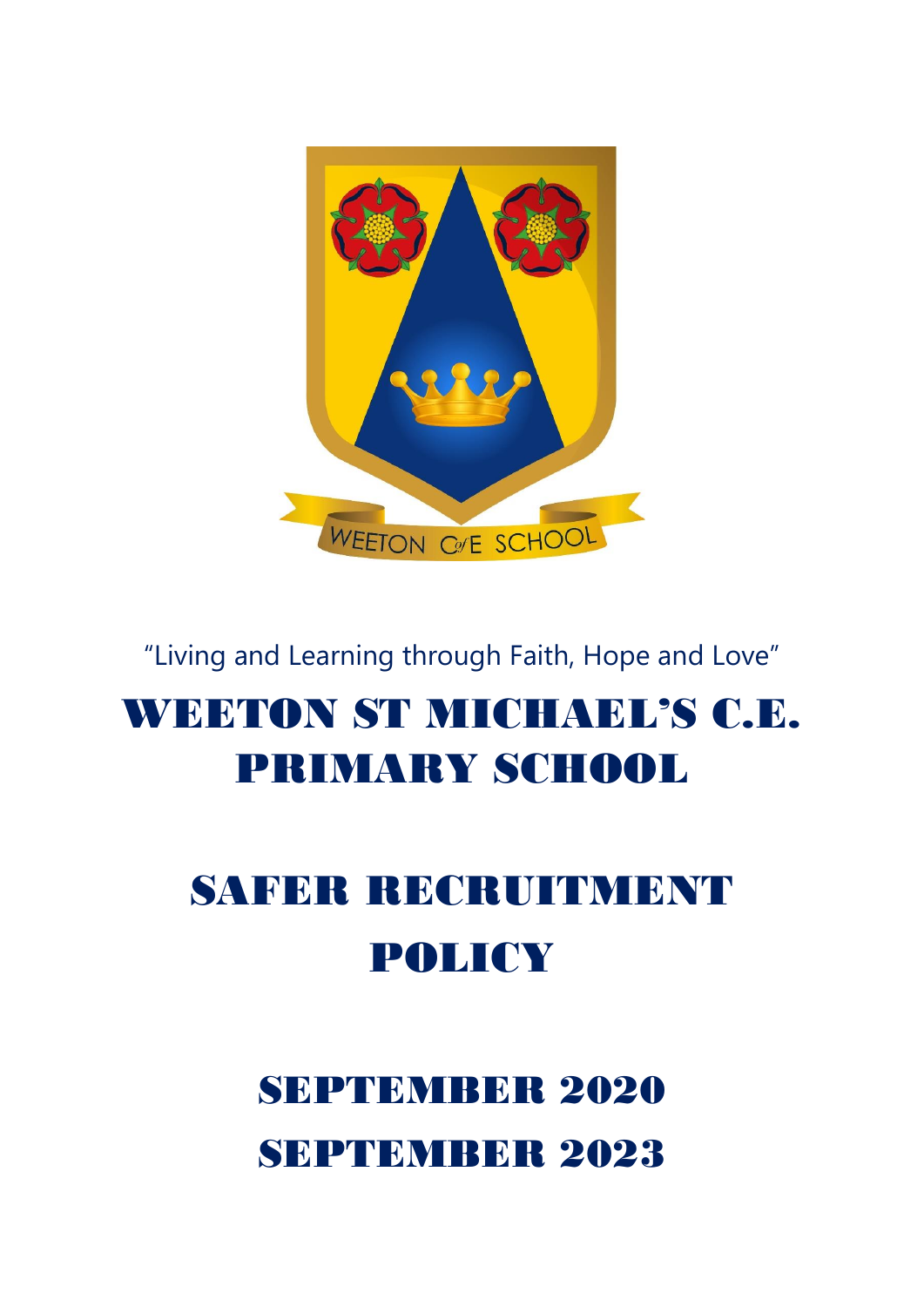### **Safer Recruitment Policy**

The safe recruitment of staff is the first step to safeguarding and promoting the welfare of our children. Weeton St Michael's CE Primary School is committed to safeguarding and promoting the welfare of children and young people and expects all staff and volunteers to share this commitment. This is to be achieved through effective recruitment and retention of competent, motivated staff members who are suited to, and competent in their roles.

The School recognises the value of, and seeks to achieve a diverse workforce comprising different backgrounds, skills and abilities. As such it is committed to a recruitment and selection process which is systematic, efficient, effective and equal. In doing so, it upholds its obligations under law and national collective agreements to not discriminate against applicants on grounds of age, sex, sexual orientation, marital status, disability, race, colour, nationality, ethnic origin, religion or creed.

### **Introduction**

The purpose of this policy is to ensure the practice of safe recruitment of staff appointed to Weeton St Michael's CE Primary School.

It also sets out the minimum requirements to:

- attract the best possible applicants to vacancies;
- deter prospective applicants unsuitable for work with children;
- identify and reject applicants unsuitable for work with children.

Practices Weeton St Michael's CE Primary School will ensure that at least one member of the appointment panel has successfully completed Safer Recruitment Training.

The following procedures and practices are in place to ensure the safe recruitment of staff:

### **Stage 1: Advertising and Inviting Applications**

All advertisements for all posts will clearly stipulate the stance adopted by Weeton St Michael's CE Primary School by the inclusion of the following statement: "Weeton St Michael's CE Primary School is committed to safeguarding children and young people. All post holders are subject to a satisfactory enhanced Disclosure and Barring Service disclosure."

### **Stage 2: Pre -Application Pack**

Prospective applicants are supplied with the following:

- Application Form;
- Job Description & Person Specification;
- School prospectus and information pack
- Selection Procedure for the post
- All applicants must complete the application form in full.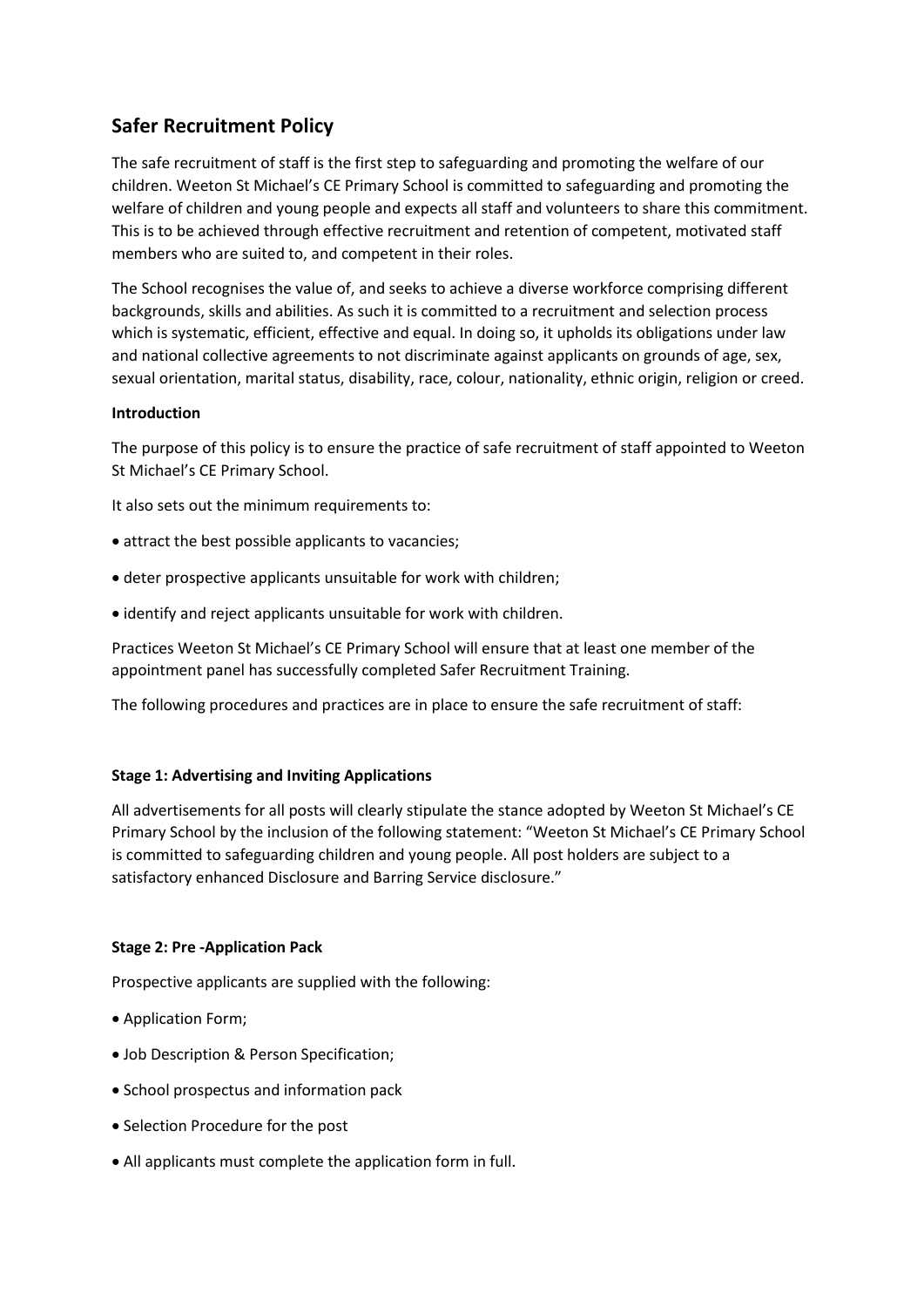### **Stage 3 Applicant Short-Listing**

Candidates for the post and suited to the job description and person specification following analysis of their applications will be short-listed following consultation between the Headteachers, Governors and others involved in the interviews process. Where possible, references will be taken up before the selection stage. However should a candidate progress to selection and interview stage prior to their receipt, appointments would be subject to satisfactory references.

Where necessary, previous employers who have not been named as referees will be contacted in order to clarify any anomalies or discrepancies. A written note will be kept of any such exchanges. References will be requested in accordance with LA guidelines.

### **Stage 4 Interview**

Candidates selected for interview will have to provide:

- proof of identity
- certificates of qualifications
- eligibility to live and work in the UK

The interview process will seek to assess each candidate in terms of fulfilling the requirements of the post and significantly in terms of safer recruitment practices will explore attitudes towards working with children.

Candidates will always be required:

- to explain satisfactorily any gaps in employment;
- to explain satisfactorily any anomalies or discrepancies in the information available to the interviewers;
- to declare any information that is likely to appear on a CRB disclosure;
- to demonstrate their capacity to safeguard and protect the welfare of children and young people.

### References

References are sought directly from the referee. References or testimonials provided by the candidate are never accepted instead of a signed reference from a referee. In cases of applicants being invited to interview, referees can be contacted by telephone or e-mail prior to receiving a written, signed reference.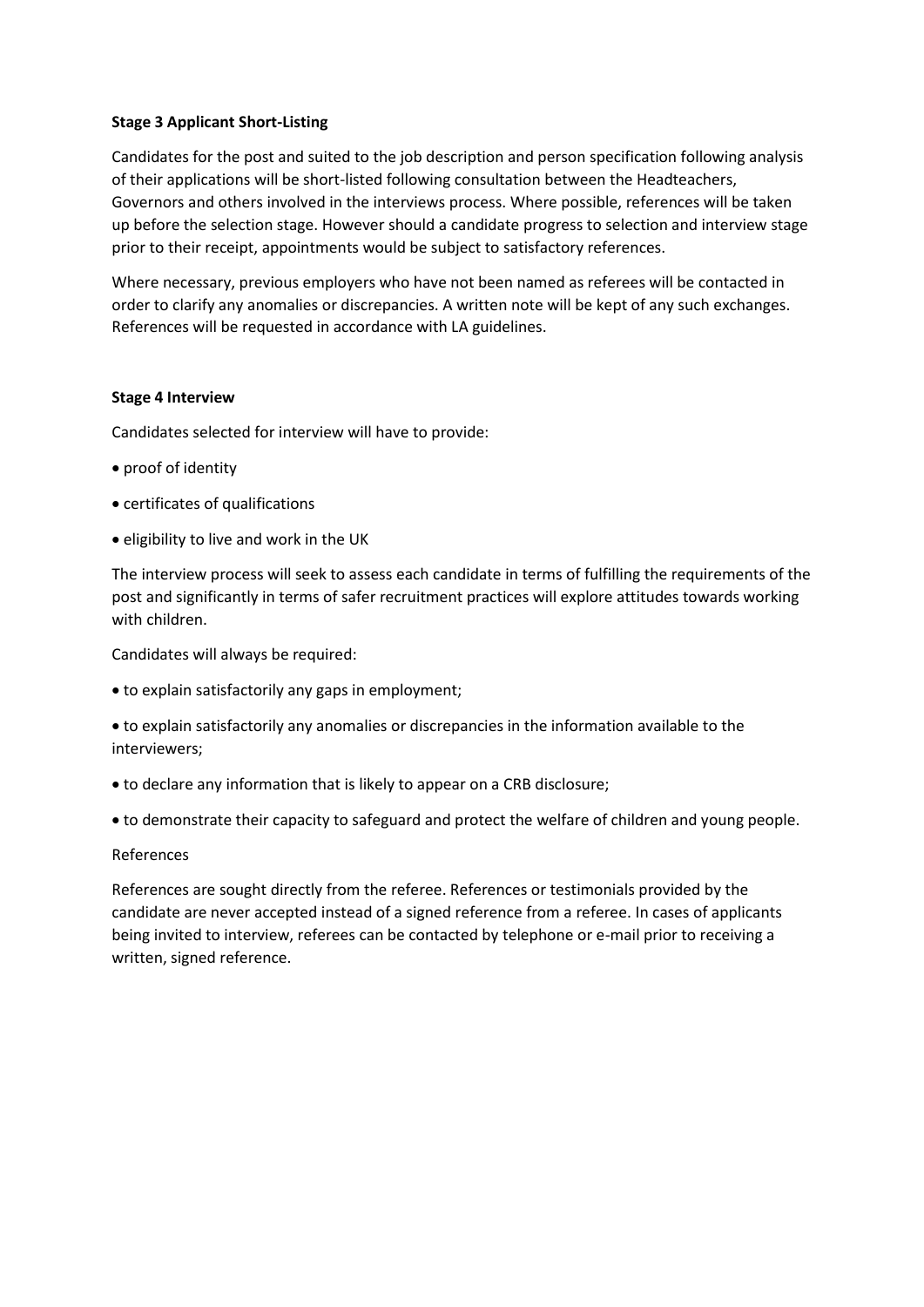### **Stage 5 Successful Candidate: Pre Employment Checks**

Further to those checks at the point of interview the candidate will be required to provide all of the following prior to taking up the post:

- receipt of at least two satisfactory references
- verification of the candidate's identity
- a list 99 check
- a satisfactory Enhanced DBS disclosure.
- verification of the candidate's medical fitness
- verification of qualifications
- verification of professional status where required e.g.QTS
- the production of evidence of the right to work in the UK

### **Stage 6 Induction**

All newly appointed staff will, either prior to or at the point of taking up the post, undergo a programme of induction appropriate for their post. The induction will specifically address issues concerning the safeguarding of children and young people and safe working practises as well as matters directly related to the operation the post.

Central Record of Pre Employment Checks

In addition to the various staff records kept in school and in individual personnel files, a single central record of recruitment is kept.

This record contains details of checks:

- All staff who are employed to work at the school;
- All staff who are employed as supply staff to the school whether employed directly by the school or through an agency;
- All others who have been chosen by the school to work in regular contact with children.

This will cover volunteers, governors who also work as volunteers within the school.

### Rehabilitation of Offenders Disclosure

All posts within Weeton St Michael's CE Primary School are exempt from the Rehabilitation of Offenders Act 1974. Applicants will be required to declare spent and unspent convictions, cautions and bind-overs, including those regarded as spent and have an Enhanced Criminal Records Disclosure.